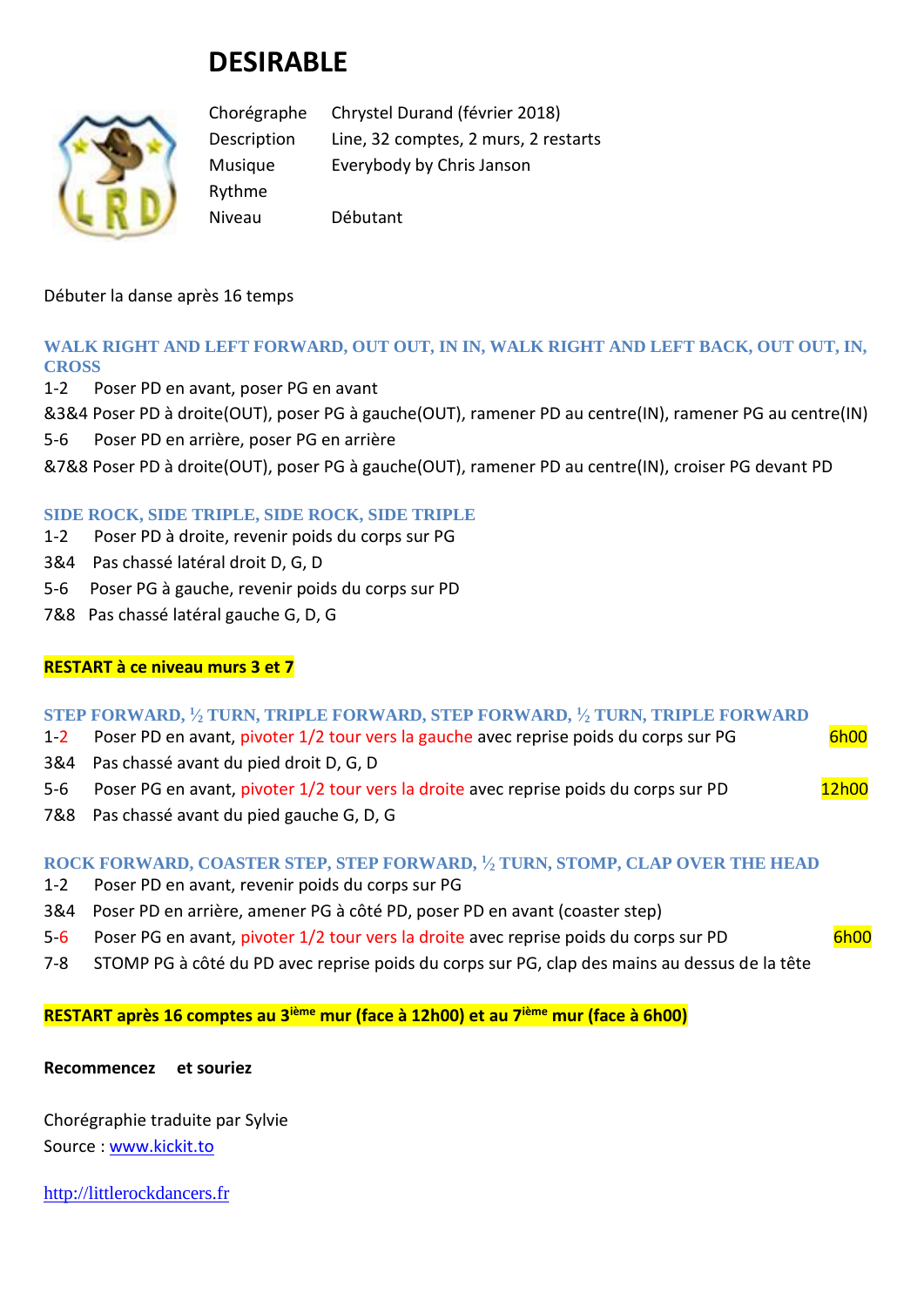Desirable

Choreographed by [Chrystel Durand](http://www.kickit.to/chor)

Description32 count, 2 wall,

Music**Everybody** by Chris Janson

Intro32

WALK RIGHT AND LEFT FORWARD, OUT OUT, IN IN, WALK RIGHT AND LEFT BACK, OUT OUT, IN, CROSS

1-2Step right forward, step left forward &3Step right side, step left side &4Step right home, step left together 5-6Step right back, step left together &7Step right side, step left side &8Step right home, cross left over

SIDE ROCK, SIDE TRIPLE, SIDE ROCK, SIDE TRIPLE 1-2Rock right side, recover to left 3&4Chassé side right-left-right 5-6Rock left side, recover to right 7&8Chassé side left-right-left Restart here on repetitions 3 and 7

STEP FORWARD,  $\frac{1}{2}$  TURN, TRIPLE FORWARD, STEP FORWARD,  $\frac{1}{2}$  TURN, TRIPLE FORWARD 1-2Step right forward, turn  $\frac{1}{2}$  left (weight to left) 3&4Chassé forward right-left-right 5-6Step left forward, turn  $\frac{1}{2}$  right (weight to right) 7&8Chassé forward left-right-left

ROCK FORWARD, COASTER STEP, STEP FORWARD,  $\frac{1}{2}$  TURN, STOMP, CLAP OVER THE HEAD 1-2Rock right forward, recover to left 3&4Right coaster step 5-6Step left forward, turn  $\frac{1}{2}$  right (weight to right) 7-8Stomp left together, clap (overhead) (weight to left)

REPEAT

## **LYRICS**

"Everybody" Everybody wanna get rich, but nobody wants to work Everybody wants to fall in love, but nobody wants to get hurt Nobody wants to punch that clock, but everybody wants to get paid Nobody wants to make love no more, everybody just wanna get laid (Hey!)

Everybody wanna be famous, everybody wants to be a superstar Everybody wants to know what it's like to go drivin' in a real fast car Everybody wants to be Hollywood, everybody wants to shine Well I don't really care what everybody does, baby I just wanna make you mine

Everybody wants to be history, but nobody wants to make it Everybody wants to be in the picture, but nobody wants to take it Everybody wants to change the world, but nobody wants to change their mind And everybody got a good reason baby, but nobody got a good rhyme (Hey!)